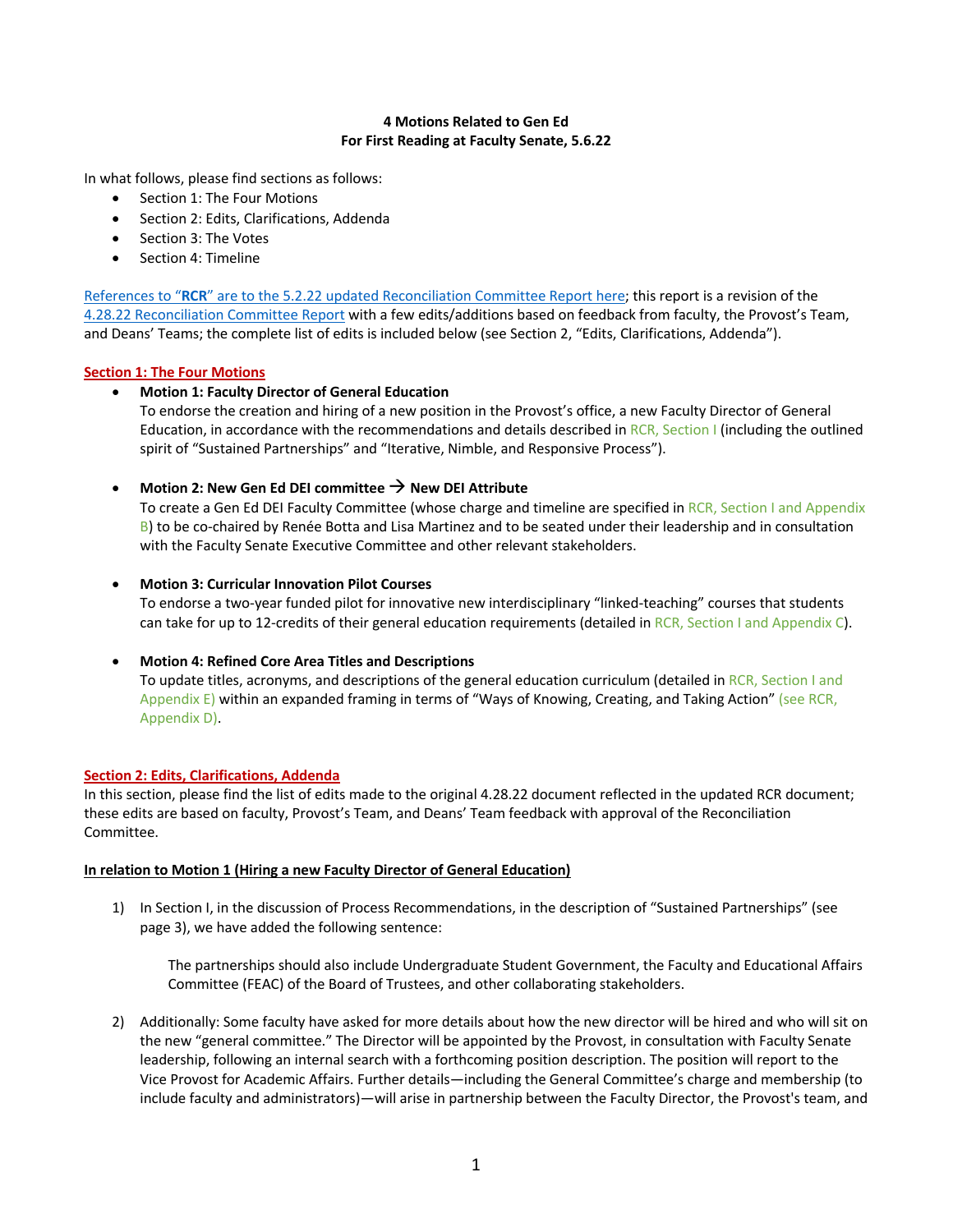Senate leadership; in other words, these answers will emerge in a space of trust related to a new spirit of "Sustained Partnerships" and "Iterative, Nimble, and Responsive Process" which is the context in which the motion for a new Faculty Director is put forward.

**In relation to Motion 2 (Seating a new Gen Ed DEI Faculty Committee to help develop a new DEI attribute requirement)** Based on further considerations and consultations, the Reconciliation Committee recommends that the new Gen Ed DEI faculty committee be co-chaired by Renée Botta and Lisa Martinez who will work with the Faculty Senate Executive Committee to seat the committee in the Fall. (This addendum has been added to page 9).

Also, we add the following to help clarify the context in which the committee has identified the need for a new DEI attribute, which it would be the work of the new committee to develop:

- The University of Denver has committed to core values of diversity, equity, and inclusion in its vision, values, and mission statements, in the Impact 2025 strategic plan, in pilot programming around the 4D student experience, and in the John Evans Study Committee Report.
- The Faculty Senate has upheld these same values by passing the Inclusive Learning Environments Initiative, by partnering with the Provost and Chancellor to create inclusive pedagogy training for all DU faculty, and by calling upon the University to retire the "Pioneer" moniker in the interest of maintaining inclusive learning environments.
- During the 2017–2019 general education review and inquiry process and the amendment and reconciliation process that has followed it, large majorities of faculty have recommended "a stronger diversity requirement" in order to make good on the University's promise to undergraduates that they will have a "deep and meaningful engagement with diversity."
- We have also spoken with Undergraduate Student Government leaders who support the need for increased DEI learning outcomes for students.

## **In relation to Motion 3 (Endorsing Curricular Innovation Pilot Courses)**

Here are additions/edits to the recommendations based on faculty, Provost's Team, and Deans' Team feedback with approval of the Reconciliation Committee:

(1) To clarify the claim that "courses are vetted by a committee of faculty peers (working in suitable partnership with the Provost and Deans' offices) to approve these pilots", we add the following (see top of page 11):

> Final approval of pilot funds from the provost will be contingent on the appropriate dean's (CAHSS, NSM), director (Writing Program), and/or committee's (FSEM, ASEM) support of the proposal.

- (2) DEI is a core value in the new attribute for which we are seeking to stand up a new Gen Ed DEI committee (see Motion 2); DEI is also a core value in relation to the areas of 'amplification/infusion' discussed in RCR, Appendix D. Understood within this general context where DEI is a core value for all courses across the general education curriculum, we are not listing DEI as a separate criterion for courses in the curricular innovation pilot. (In this regard, the 4.28.22 report mistakenly indicates that pilot courses must earn the DEI attribute; the committee agrees this is not advisable—and it also would not work on the current timeline according to which the DEI attribute will be in development through at least part of next year). The document (bottom of page 12) has been updated accordingly.
- (3) The committee encourages all courses in the general education curriculum to "infuse or amplify" in relation to seven topics identified by the committee (see RCR, Appendix D for the list of seven). That said, we only recommend, not require, that pilot courses address one or more of those topics; in other words, the pilots need not address those topics. The document (bottom of page 12) has been updated accordingly.

## **In relation to Motion 4 (refining core area titles and descriptions)**

We have added the following clarifying bullet point to the very beginning of Appendix E (top of p. 18):